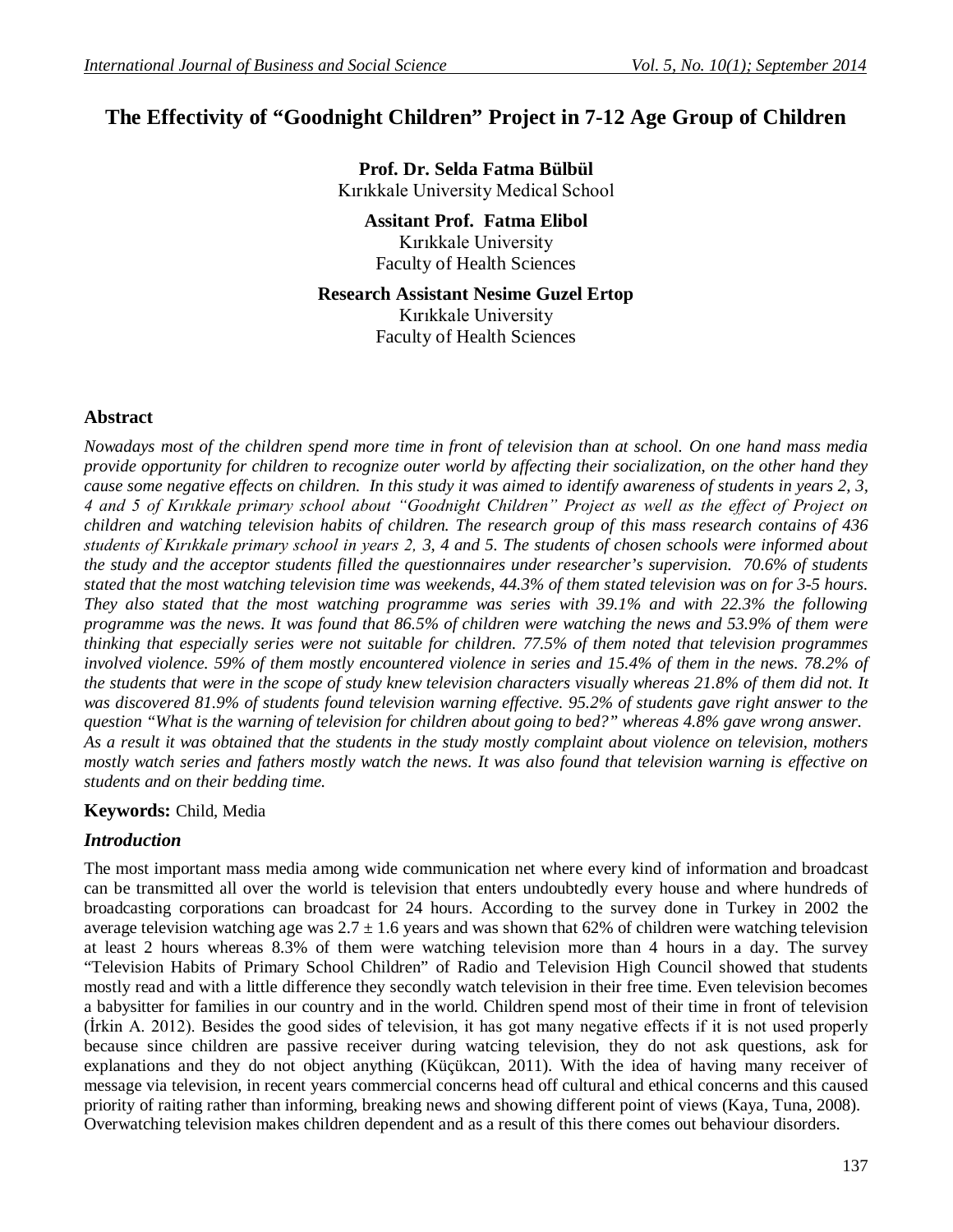Also the more children spend time for watching television, the less they make time for game, education, sleeping and cultural activities such as cinema and theatre. As a result of this creativity lessens, children become passive and desire for learning decreases. Television reduces the relation of children with their age groups and causes them to become self-enclosed people. By this way the life of children becomes to be regulated by television programmes (Kaya, Tuna, 2008). Television becomes an inseperable part of our lives. Since television has a very important part in daily life, our people spend most of their leisure time. 95% of population just watch television whereas 5% of them read besides watching television in their free time. Television makes reading secondary in Turkish society. In Turkey the weekly television watching duration was obtained as 20.2 hours. Television reduces reading newspaper as 20%, magazine and book as 22%. Television stands as a rival of books and reading in daily life. According to the survey published in 2003, Turkish people on average spend their four hours in front of television every day. This number equals to 9 years of 75 years life of a person

# *Children between Age of 7–11, Television and Sleeping Routine*

Sleeping can be defined as a condition of losing communication of organism with its surrounding temporarily, partially and periodically with different force stimulants. Sleeping shows difference in newborn, infancy, preschool, schoolchild and adolesence periods. Babies spend 16-18 hours with sleeping in their 3 months period. As this period is formed of day and night equal sleeping periods in polyphasic sleeping pattern, sleeping gains biphasic property of adolescence in preschool period. In schoolchild and adolescence period because of obligations of school life biphasic sleeping turns out to be a monophasic night sleeping which is done one in 24 hours. Daily need of sleep is 8.5-9.25 hours for children which is more than the need of adolescents. Despite of increased need of sleeping, if daily need of sleeping decreases due to cultural, parental of physiological reasons, many problems come out depending on this. Sleeping late at night and getting up late in the morning are the properties of this period and has got two important reasons. The first reason is insufficient sleeping because of academic and increased social activities; the second one is tendency of sleeping late and waking up late with getting older. The experienced changes in childhood period, increasing of stress can increse the problems about sleeping. In children having sleeping problems aggression, lack of attention and behaviour disorders are seen.

In school children the resistence for bedding time are seen as 10-20%. The insufficient sleeping affects functionality all day long. Sleeping disorders in children cause important physical (growth deficiency, mental deficiency etc.) and behavioral disorders (attention deficit disorder, hyperactivity etc.)

Insufficient sleeping can also cause the occurence of depressive syndromes and even depression. Studies done on children and teenagers having different sleeping types and durations showed that chilren and teenagers sleep six hours have significantly high depressive affectivity than the ones sleep eight hours. Also the anxiety scores of ones sleep late are significantly higher than the ones sleep early. After 5 hours of night sleep there are not any changes seen in routine activities, however a decrease can be obtained in high cognitive activities such as verbal creativity and abstract thinking.

The relation between television watching habits even having a television in a room and sleeping disorder was reported by Owens and his colleagues and stated that bedding time resistence, sleep-onset insomnia and shortness of sleeping are the most related sleeping disorders with television. Besides the children that are accustomed to the visual stimulants consisted of moving visions and rapid transitions, want rapid transitions with innovations in life and desire rapid satisfaction (İrkin A. 2012). In children that are accustomed to rapid transitions on television show impatiance, getting bored quickly, rapid satisfaction and inaccordence towards indulgence so they show negative behaviour towards education at school (İrkin A. 2012).

# *"Goodnight Children" Project*

"Goodnight Children" Project which was organised by the cooperation of Radio and Television Supreme Council and Television Broadcasters Association aims to gain early bedding time habit for preschool and school children, to increase the sensibility of parents about early bedding time and to protect children from possible harmful effects of late night programmes. In "Goodnight Children" Project that started in October 2011 gives messages to children as "Goodnight Children", "Let's go to bed children" and "Television is enough for today, goodnight to all children"' in three different animations by television characters of smart tags, logos of symbol system.

"Goodnight Children" Project aims to advance responsibility and sensibility instead of prohibition and enforcement, stands for regulating authority with civil society cooperation, broadcasting responsibility as well as parents' responsibility.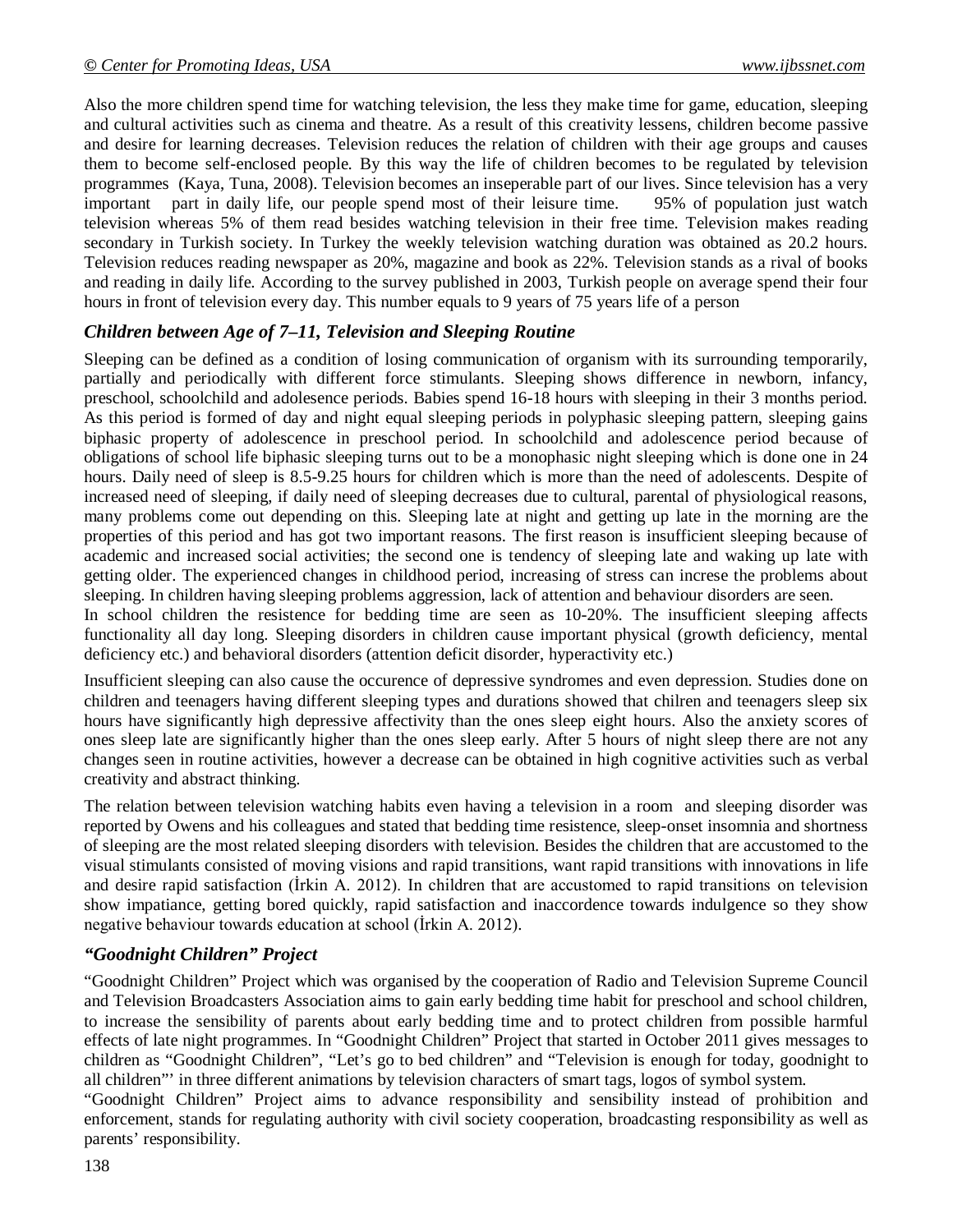The most important provision for the Project to be succesful is considered as parents' attention to reminder on screen and send their children to bed early and with this application the more increasing effectivity of audience in front of television is expected ( *www.rtuk.org.tr/sayfalar/icerikgoster.aspx?icerik\_id=f1c09246).* Within the context of Project four spot film was prepared besides three animations that explains children the importance of sleeping. In spot films bedding time is reminded to both children and families by the people known and loved in the society.

In this term children are in term of concrete operations of cognitive development. The child starts to see things from the eyes of other people, develops in subjects such as gender roles, distinction of fantasy and truth. In this term of children performing the expectations of society and effort of behaving in accordence with rules are observed. By this means, there is acceptance of authority, rules and behaviours of authority are not questioned. That's why it may be expected from children to accept people took part in this Project as authority and to behave accordingly. In this study it was aimed to identify awereness of students in years 2,3,4 and 5 of Kırıkkale primary school about "Goodnight Children" Project as well as the effect of Project on children and watching television habits of children.

# *Materıal and Method*

Our study was planned as a cross sectional research. The population of research is consisted of students in year 2,3,4 and 5. There are totally 82 schools in Kırıkkale province that 55 of them is primary school and 27 of them is high school and 46412 studets are educating in these schools. By permission of Provincial Directorate for National Education between dates of April-June 2011, the study of "Goodnight Children Project Activity in 7-12 Year Old Children" was conducted by us. From the school list in the province given by Provincial Directorate for National Education, 5 primary school which socioeconomic level is low and 5 primary school which socioeconomic level is high were randomly selected by sampling method as a research area. In chosen schools before the beginning of lessons in the morning and in the afternoon, necessary information was given to children and the students that accepted to participate questionnaire were taken into study. The questionnaire forms involving demographic properties, the questions about "Goodnight Children Project" and questions about television watching were filled by children under supervision of researchers without writing names.

The questionnaire forms were evaluated by SPSS 16 for Windows programme and statistical analysises (frequency, % percentage and Chi square) were done.  $p < 0.05$  value was accepted significant.

# *Fındıngs*

436 students that are educating in Kırıkkale province primary schools were taken into the scope of research. It was reported that 35.8% of students are in year 4, 50.5 of them are girls, the average of having a sibling is 2,6±1,0, the mothers of 67.4% are primary school graduate, the mothers of 88.6% are housewives, the fathers of 20.3% of them are university graduate, the fathers of 7.8% are having a profession and the financial situation of 48% is middle. When table 2 is examined 70.6% of students stated that the most watching television time is weekends and 67.9% of them stated television watching time is as the evening.

In Table 3 it is seen that 67.9% of students stated the most watching television time as evenings.

When "The Number of Television On Hours" are examined 44.3% of students stated the television is on for 3-5 hours within a day (Table 4).

When "The Most Watching Programmes" in Table 5 are examined, 39.1% of students stated as series and following after 22.3% of them stated as the news.

77.5% of students stated that their parents close television when something appears on screen unsuitable for children (Table 6).

When the students were asked the harms of late bedding, 43.9% of them answered as unable to wake up in the morning, 27.4 of them as unable to grow, 9.7% of them as being unhealthy, 11.8% of them as being sleepy and 1% of them as being aggressive and having punishment (Table 8).

78.2% of students in the scope of research know television characters visually whereas 21.8% of them don't. 4.1% of children claimed they never saw television warnings, 11.4% said once or twice and 84.5% said many times.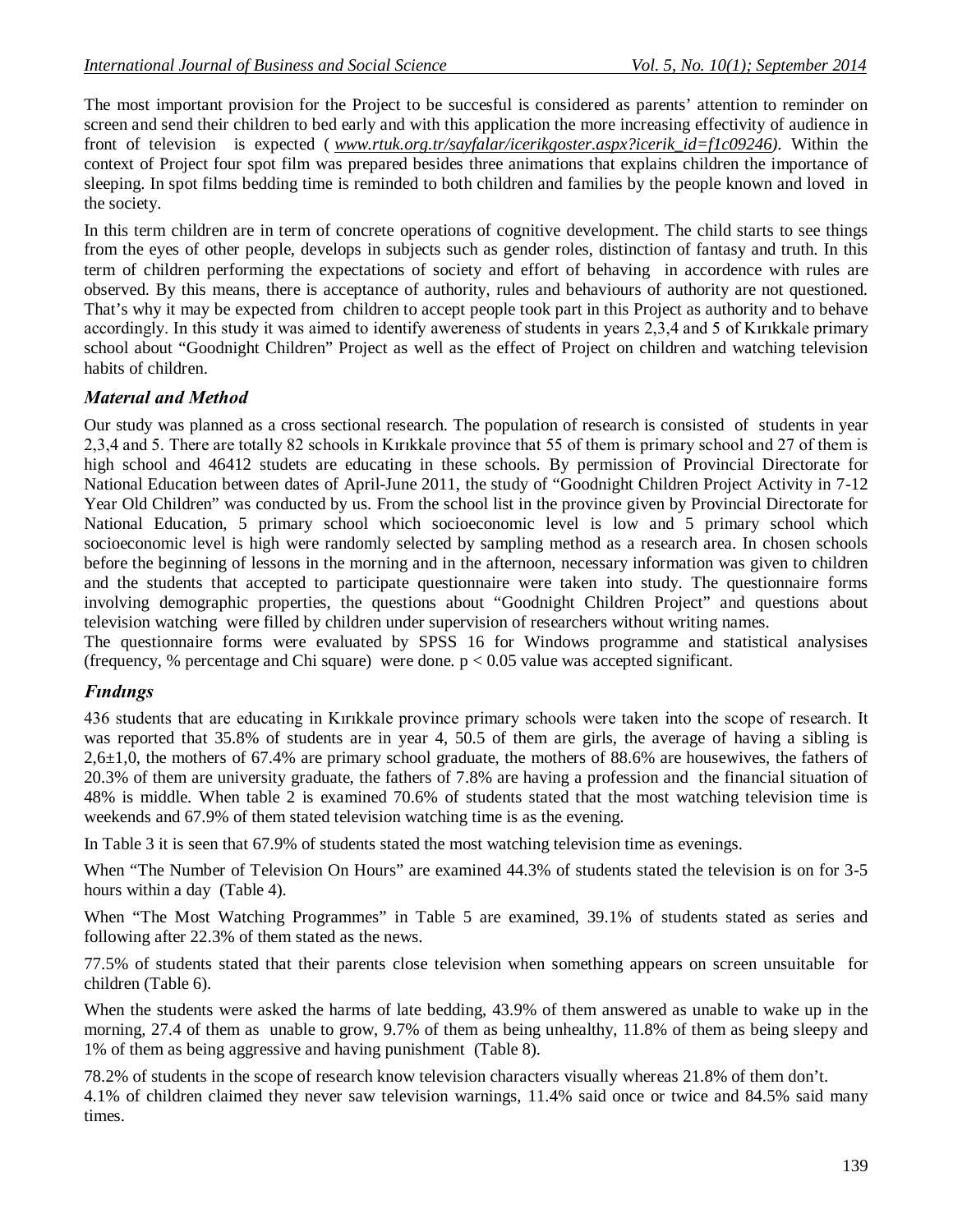The students answered the question "What do you do when you see television warnings?" as 67.7% "I have to go to bed", 23.3% "My parents warn me about going to bed" and 9% "Television warning is not effective on me". It was observed that 81.9% of students find television warning effective whereas 18.1% of them find it unsuitable.

When Table 7 is examined, 95.2% of students gave a right answer and 4.9% of them gave a wrong answer to the question "What's the warning of television to the children about going to bed?"

In Table 9 there was not seen a significant difference between television watching duration and their genders. When television watching duration and mothers' education statues are examined the difference are significant  $(x^2:14,037, p<0,005)$ , especially when mothers' education statue increasing, watching television duration decreasing.

#### *Discussion*

In the scope of research, "Television Watching Habits" and the effects of "Goodnight Children Project" of 436 students educating in Kırıkkale province primary schools were examined. It was reported that 35.8% of students are in year 4, 50.5 of them are girls, the average of having a sibling is  $2,6\pm1,0$ , the mothers of 67.4% are primary school graduate, the mothers of 88.6% are housewives, the fathers of 20.3% of them are university graduate, the fathers of 7.8% are having a profession and the financial situation of 48% is middle. 70.6% of students stated that the most watching television time is weekends and 67.9% of them stated television watching time is as the evening (Tablo 2). When "The Number of Television On Hours" are examined 44.3% of students stated the television is on for 3-5 hours within a day (Table 4).

In a survey done about how much the children watch television it was obtained as 3 and 5 age group of children watch television 19-20 hours in a week, at the age of 7 this watching time decreases to 15.5 because of school (Karaca, Pekyaman, 2007). In a research of Kaya and Tuna in 2008 it was found out that approximately ¾ of students at least 1 hour, more than half of them at least 2 hours and approximately ¼ of them at least 3 hours watching television in a day (Kaya Tuna 2008). In a research done by Doğan and his colleagues in it was obtained that students prefer reading after computer and television and there is a reverse relationship between computer and television duration and reading duration (Aksaçlıoğlu and colleagues 2007).

With 39.1% the children stated the most watching programme is series and following this comes the news with 22.3% (Table 5). In another research it was reported that the small children watch informative programmes more than the elder ones. It was also stated that these children are exposed to adult-oriented programmes more as well. (Karaca, Pekyama, 2007). Again in the same research, 67.5% of the students answered "Yes", 32.5% answered as "No" to the question "Do you watch series regularly that are broadcasting now?". This data shows the possible risk of 2/3 of primary school students being a serie addicted (Kaya, Tuna 2009).

Because the series start at eight and finishes between ten and half past ten, they can affect the bedding time of students. Serie addiction is important to affect the bedding time of child. In our study 53.9% of students stated that the series and movies are not suitable for children. Researches show that especially children and teenagers are affected from the violence in prime-time series, movies, reality shows and other programmes as perceptively and behaviorally (Doğan, 2006). The sedative effects before sleep ease the passing to sleep. Violent images, active and emotional programmes complicate the passing to sleep. Besides sleeping problems, the researches show that after watching television programmes involving rapid changing visions, the children cannot be caught up in long term attention required activities such as reading and solving jigsaw puzzle. Since most of the series are adult oriented, some problems can occur in children like percepting the real world more risky, anxiety disorder or sleeping problems. Especially primary school children are disturbed from the real visions with an anxiety of experiencing the same things. Especially the more real and possible visions such as death of mother and father, natural disasters or wounding of children can be scary although they can be different for each children. The more a child exposed to scary programmes, the more they believe the world is scary. So this cause them to be an anxious person. Being exposed to frightining visions can create very strong and permenant effects on children. These effects can be short term such as deep horror and crying or can be long term such as fear of loneliness, traumatophobia, fear of death, sleeping disorders or doing extraordinary things before sleeping (www.turkcebilgi.org› Sağlık › Çocuk Sağlığı).

77.5% of students claimed that parents turn off television when something is on that is not suitable for children. Parents usually aware when something is not suitable for children during watching the programme. The awereness point that the programme is not suitable for a child is usually late point for prohibition.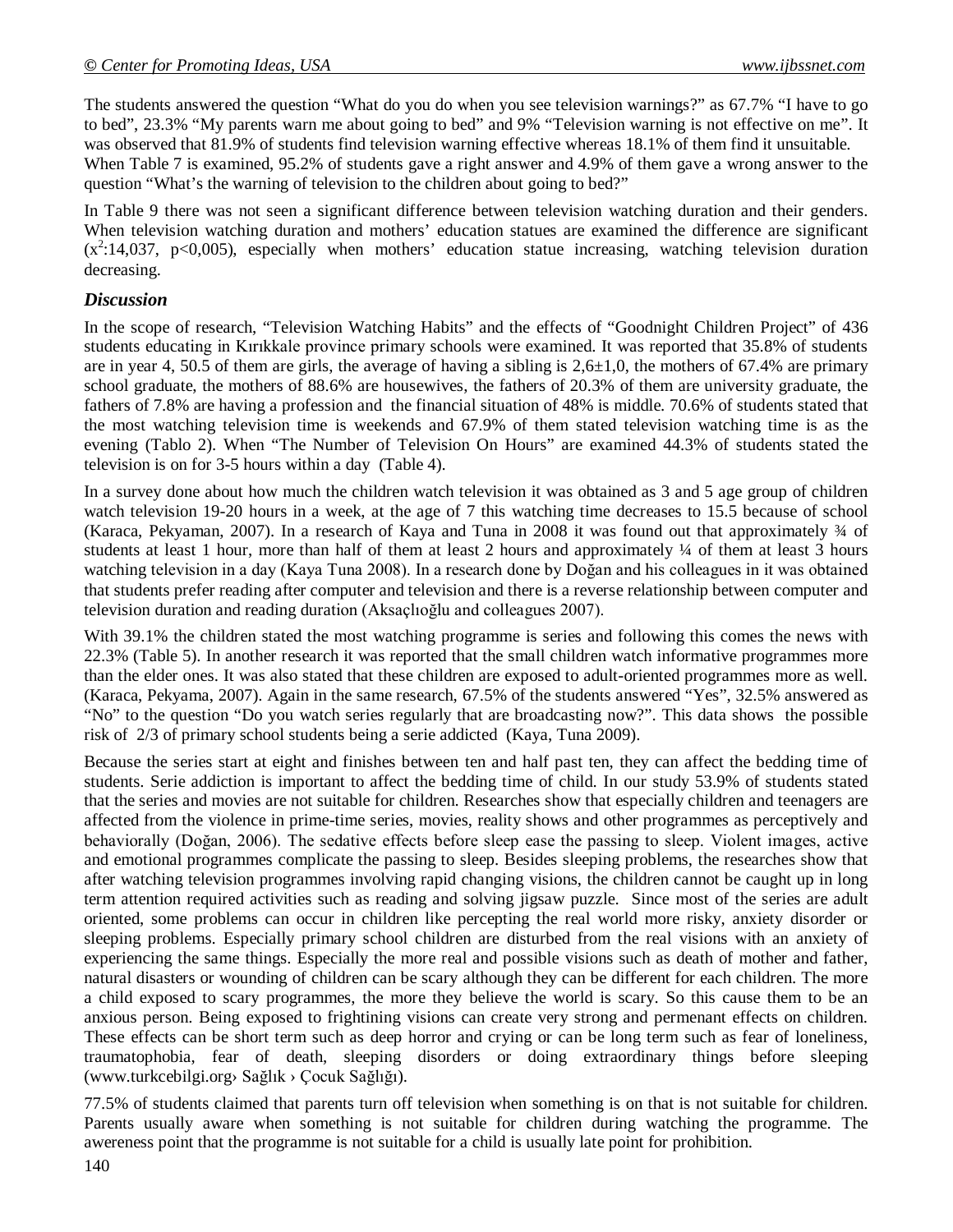Because the vision that is not wanted to be seen by children has already been seen, in other words "the early recognition" can not be done in order to make necessary prohibition. According to Nathanson (2001) the interference of parents decrease the value of television as an informative source in the eye of a child and this cause a child to evaluate television with more suspicious manner. Desmond, Singer & Singer (1990) stated that adapting rules give a message to a child that he is raised by his parents not by television and helps a child taking messages within the limits that are put by his parents (Bağlı, 2003).

When the students were asked the harms of late bedding, 43.9% of them answered as unable to wake up in the morning, 27.4 of them as unable to grow, 9.7% of them as being unhealthy, 11.8% of them as being sleepy and 1% of them as being aggressive and having punishment.

78.2% of students in the scope of research know television characters visually whereas 21.8% of them don't. 4.1% of children claimed they never saw television warnings, 11.4% said once or twice and 84.5% said many times. The students answered the question "What do you do when you see television warnings?" as 67.7% "I have to go to bed", 23.3% "My parents warn me about going to bed" and 9% "Television warning is not effective on me". It was observed that 81.9% of students find television warning effective whereas 18.1% of them find it unsuitable.

When desired behaviours are remainded to children by suitable visual and auditory messages with repetations, the desired behaviour change can be achieved. 95.2% of students gave a right answer and 4.9% of them gave a wrong answer to the question "What's the warning of television to the children about going to bed?"

"What are the damages of late bedding on Children?" is asked 43.9% of students answered as "I can't wake up", 27.4% of them answered as "I can't grow up", 9.7% of them answered as "I'll be unhealthy" and 0.5% of them answered as "I'll get a punishment".

When television watching duration and mothers' education statues are examined the difference are significant  $(X2:14,037, p<0,005)$ , especially when mothers' education status increasing, watching television duration decreasing. Most of the children of mothers educating more than eight years (50,4%) watch television for 1-2 hours in a day. This result is thought that educated mothers achieve more sensibility towards the harms of television, can limit their children and being a positive modal. The strong sides of this study are, it is one of the first studies in Turkey to evaluate "Goodnight Children Project", studying with wide sampling group and care of researches during data collecting period by being in classes to avoid interaction of children. The weak sides of research are sampling group was taken only from Kırıkkale province and applying of questionnaires with groups.

# *Result and Suggestıons*

In this study it was aimed to identify awereness of students in years 2,3,4 and 5 of Kırıkkale primary school about "Goodnight Children" Project as well as the effect of Project on children and watching television habits of children. The research group of this sectional study contains of 436 students of Kırıkkale primary school in years 2,3,4 and 5. The students of chosen schools were informed about the study and the acceptor students filled the questionnaires under researchers' supervision. 70.6% of students stated that the most watching television time was weekends, 44.3% of them stated television was on for 3-5 hours. They also stated that the most watching programme was series with 39.1% and with 22.3% the following programme was the news. It was found that 86.5% of children were watching the news and 53.9% of them were thinking that especially series were not suitable for children. 77.5% of them noted that television programmes involved violence. 59% of them mostly encountered violence in series and 15.4% of them in the news. 78.2% of the students that were in the scope of study knew television characters visually whereas 21.8% of them did not. It was discovered 81.9% of students found television warning effective. 95.2% of students gave right answer to the question "What is the warning of television for children about going to bed?" whereas 4.8% gave wrong answer.

As a result it was obtained that the students in the scope of study mostly complaint about violence on television, mothers mosly watch series and fathers mostly watch the news.

It was also found that television warning is effective on students and on their bedding time.

The awereness studies towards the "Harms of Television" must be increased and studies must be done to avoid children to be exposed to unwanted visions. The harms that televison give to our children must be avoided by making detailed studies with different sampling groups.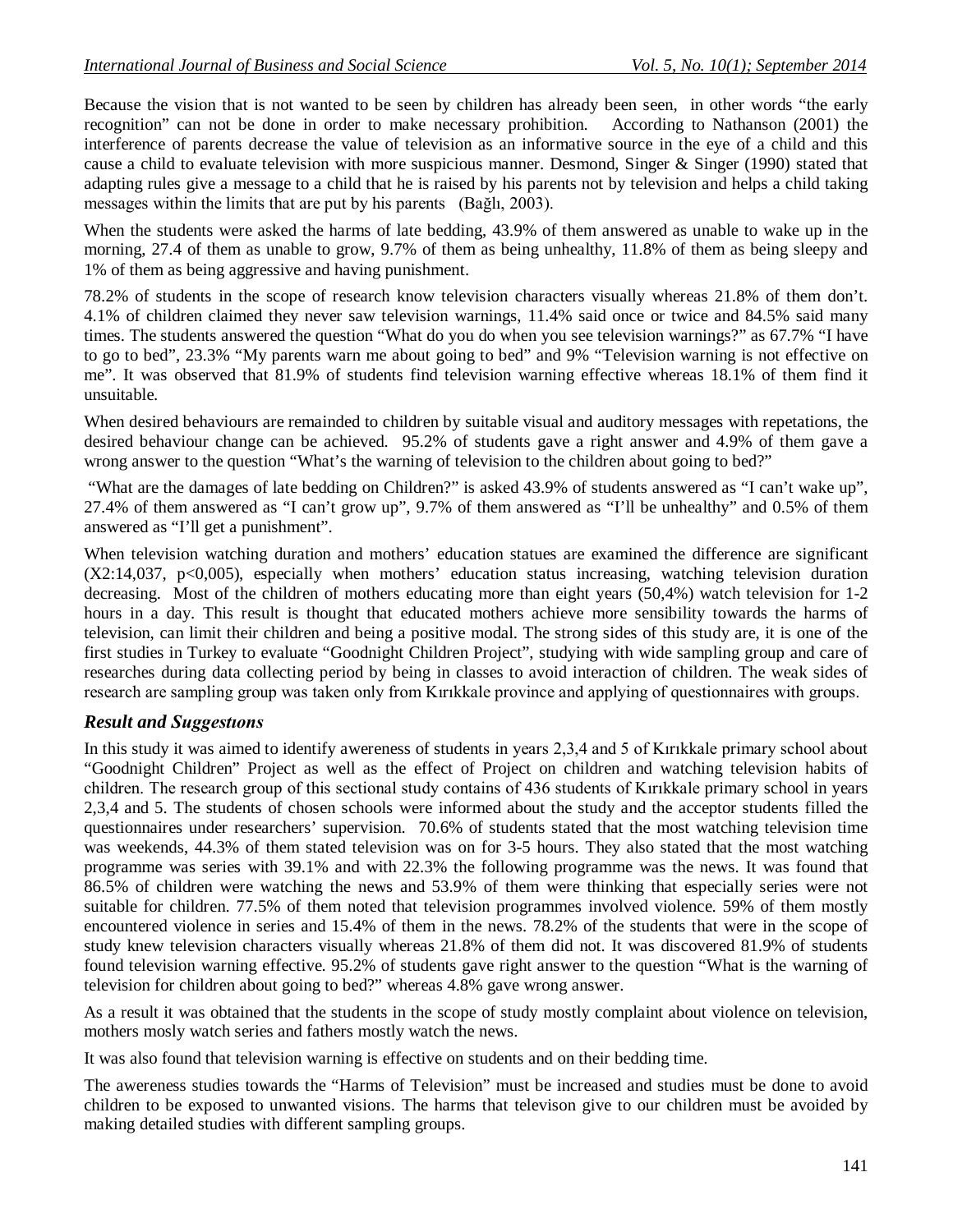However all media cooperations must constitute their own self control policies and mechanisms by moving towards the rules about living, protection, growing and participation rights of children taking part in international and national agreements and laws and announce it to the public. Media cooperations must establish a system that provides inner inspection about the usage of their accepted broadcasting rules. This system must involve consulting organs that develop suggestions about children.

It can be suggested that since media organizations are the part of social responsibilities, whatever his/her duty is, all professionals that are working in media sector must sign a written contract before being accepted to a job, about acting suitable towards the right of children and children protection policies.

As a result media has got a power to affect individual positively or negatively. Media power must be used to educate and raise awereness of society.

| <b>Class in progress</b>                       | $\mathbf n$     | $\%$              |  |
|------------------------------------------------|-----------------|-------------------|--|
| 2nd $\text{grade}$                             | 19              | 4,4               |  |
| 3rd grade                                      | 106             | 24,3              |  |
| 4th grade                                      | 156             | 35,8              |  |
| 5th grade                                      | 103             | 35,6              |  |
| Total                                          | 436             | 100               |  |
| Gender                                         |                 |                   |  |
| Girl                                           | 216             | 49,5              |  |
| <b>Boy</b>                                     | 220             | 50,5              |  |
| Total                                          | 436             | 100               |  |
| Number of siblings: $2,6\pm1,0$ (Min 0, Max 9) |                 |                   |  |
| <b>Mother Educational Status</b>               |                 |                   |  |
| Primary school graduate                        | 293             | 67,4              |  |
| High school graduate                           | 111             | 25,5              |  |
| University graduate                            | 31              | 7,1               |  |
| Mother Age: 34,9±6,1(Min 23, Max 54)           |                 |                   |  |
| <b>Mother Occupation</b>                       |                 |                   |  |
| Housewife                                      | 283             | 88,6              |  |
| Working                                        | 25              | 5,7               |  |
| Profession                                     | $\overline{17}$ | 3,9               |  |
| Retired                                        | 8               | 1,8               |  |
| <b>Father Educational Status</b>               |                 |                   |  |
| Primary school graduate                        | 176             | 40,6              |  |
| High school graduate                           | 170             | 39,1              |  |
| University graduate                            | $\overline{88}$ | $\overline{20,3}$ |  |
| No answer                                      |                 |                   |  |
| Father Age: 39,9±6,1 (Min 25, Max 69)          |                 |                   |  |
| <b>Father Occupation</b>                       |                 |                   |  |
| Not working                                    | 221             | 50,9              |  |
| Working                                        | 147             | 33,9              |  |
| Profession                                     | 34              | 7,8               |  |
| Retired                                        | $\overline{32}$ | 7,4               |  |
| <b>Family Financial Status</b>                 |                 |                   |  |
| Good                                           | 224             | 51,5              |  |
| Middle                                         | 209             | 48,0              |  |
| Bad                                            | $\overline{2}$  | 0,5               |  |

**Table 1: The Distribution of Demographic Properties of Children**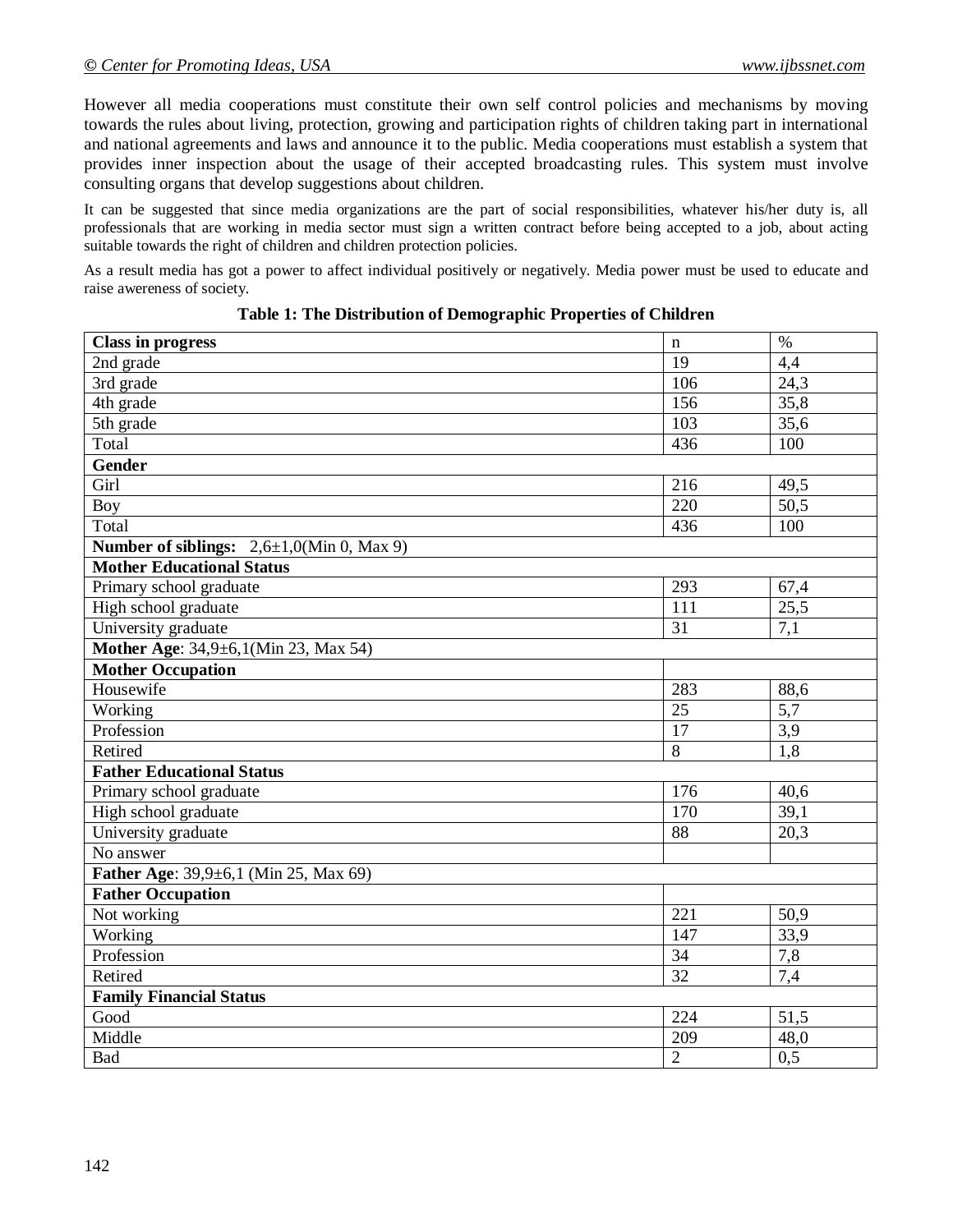#### **Table 2: The Distribution of Answers given to the Qestion "When is the Most Watching Television Time at Home?"**

|                            | <b>Number</b> | Percentage |
|----------------------------|---------------|------------|
| Weekdays                   | 125           | 28,7       |
| Weekends                   | 307           | 70,6       |
| Both Weekdays and Weekends |               | 0,7        |
| <b>Total</b>               | 435           | 100        |

#### **Table 3: The Distribution of Answers Given to the Question "In Which Time Period Is the Television Mostly Watched at Home?"**

|              | <b>Number</b> | Percentage |
|--------------|---------------|------------|
| Morning      | 57            | 13,1       |
| Afternoon    | 62            | 14,2       |
| Evening      | 296           | 67,9       |
| Night        | 19            | 4,4        |
| All the time |               | 0,2        |
| <b>Total</b> | 435           | 100        |

#### **Table 4: The Distribution of Hours When Television is On**

|              | <b>Number</b> | Percentage |
|--------------|---------------|------------|
| Never        |               | 1,1        |
| $1-2$ hours  | 164           | 37,6       |
| $3-5$ hours  | 193           | 44,3       |
| All the time | 72            | 16,5       |
| <b>Total</b> | 434           | 100        |

#### **Table 5: The Distribution of Answers Given to Question "What Kind of Programmes are Mostly Watched at Home?"**

|                        | <b>Number</b> | <b>Percentage</b> |
|------------------------|---------------|-------------------|
| <b>News</b>            | 97            | 22,3              |
| Series                 | 170           | 39,1              |
| Documentary            | 27            | 6,2               |
| Magazine               |               | 2,1               |
| <b>Cartoons/Movies</b> | 47            | 10,8              |
| Multiple choice        | 85            | 19,5              |
| <b>Total</b>           | 435           | 100               |

#### **Table 6: The Distribution of Answers given to the Question "What Do your Parents When a Vision on Television is not Suitable?"**

|                  | <b>Number</b> | Percentage |
|------------------|---------------|------------|
| Nothing          | 22            | 5.         |
| Keep me engaged  | 39            | 9,0        |
| Close television | 335           | 77,5       |
| Change channel   | 36            | 8,4        |
| <b>Total</b>     | 432           | 100        |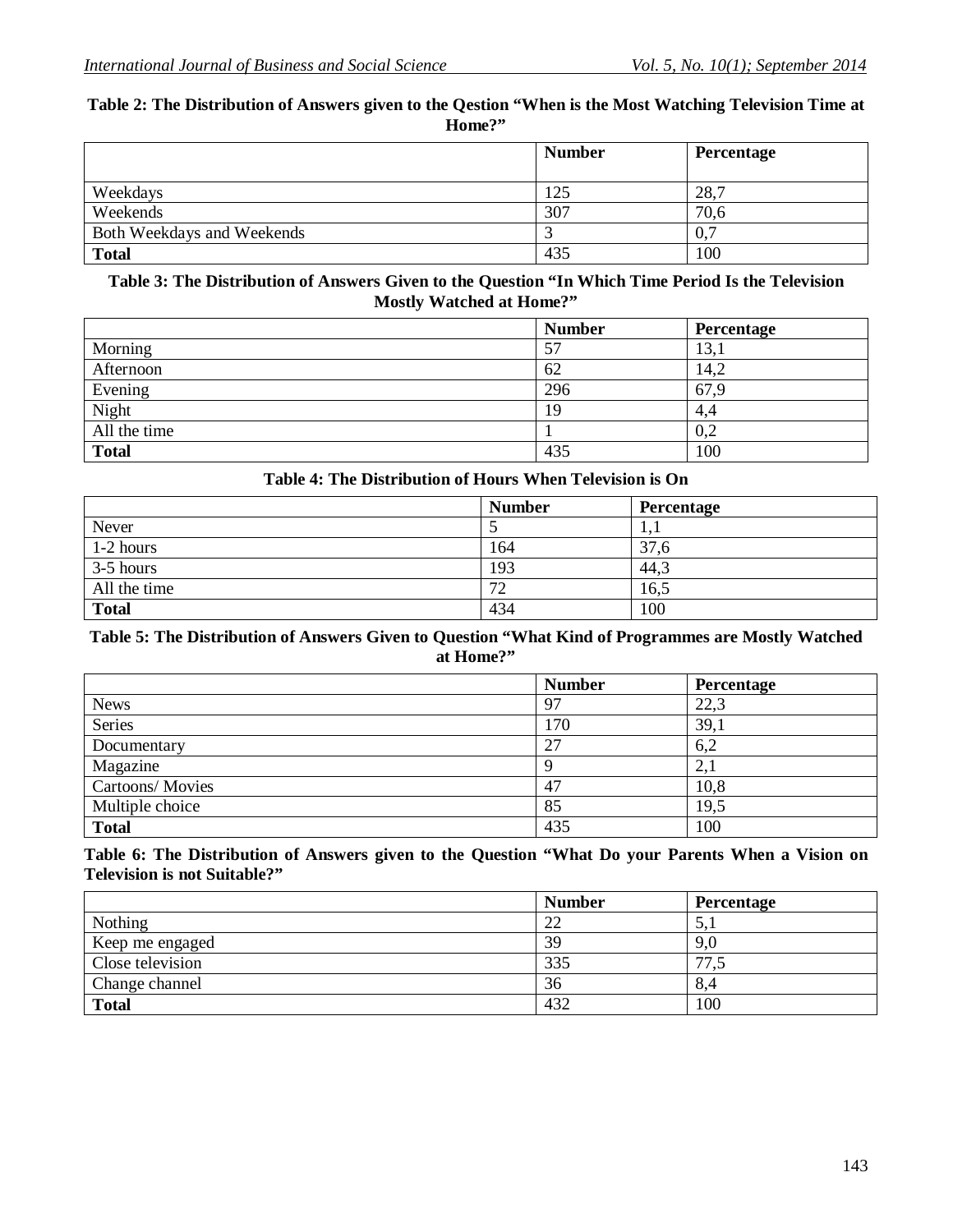#### **Table 7: The Distribution of Answers to the Question "What is the warning of Television to the Children about Going to Bed?"**

|                                                      | <b>Number</b> | Percentage |
|------------------------------------------------------|---------------|------------|
| *Goodnight Children, Let's Sleep and Grow            | 75            | 17,4       |
| *Children Let's Go to Bed                            | 197           | 45,6       |
| Go to Bed Early, Wake up Early                       | 13            | 3,0        |
| *That is Enough for Today, Goodnight to All Children | 139           | 32,2       |
| Sleep and Be Healthy                                 |               | 1,9        |
| <b>Total</b>                                         | 432           | 100        |

\* The right warnings of televison for children about going to bed

# **Table 8: The Distribution of Answers to the Qestion "What are the Harms of Late Bedding for Children?"**

|                              | <b>Number</b> | Percentage |
|------------------------------|---------------|------------|
| Unable to wake up            | 189           | 43,9       |
| Unable to grow               | 118           | 27,4       |
| Being unhealthy              | 42            | 9,7        |
| Being nervous and aggressive |               | 0,5        |
| Being sleepless              | 51            | 11,8       |
| Having punishment            | ↑             | 0,5        |
| Other                        | 28            | 6,3        |
| <b>Total</b>                 | 431           | 100        |

#### **Table 9: The Distribution of Relationship of Television on and Some Properties**

| <b>Television watching</b>       | <b>Never</b>           | 1-2 hours                      | 3-5 hours                      | All the                        | <b>Total</b>                 | <b>Statistic</b>       |
|----------------------------------|------------------------|--------------------------------|--------------------------------|--------------------------------|------------------------------|------------------------|
| duration                         |                        |                                |                                | time                           |                              |                        |
| Gender                           | $\% *$<br>n            | $\frac{0}{6}$ *<br>$\mathbf n$ | $\frac{0}{6}$ *<br>$\mathbf n$ | $\frac{0}{6}$ *<br>$\mathbf n$ | $\frac{0}{0}$<br>$\mathbf n$ | $X^2:0,957$            |
| Girl                             | 3<br>1,4               | 79<br>36,6                     | 95<br>44,0                     | 18,1<br>39                     | 216 100                      | p:0,812                |
| <b>Boy</b>                       | $\overline{2}$<br>0,9  | 39,0<br>85                     | 98<br>45,0                     | 33<br>15,1                     | 218<br>100                   |                        |
| <b>Mother Educational Status</b> |                        |                                |                                |                                |                              |                        |
| Illiterate                       | ,0<br>$\boldsymbol{0}$ | 8<br>28,6                      | 13<br>46,4                     | $\tau$<br>28,8                 | 28<br>100                    |                        |
| Below 8 years                    | 3<br>1,0               | 33,3<br>88                     | 133<br>50,4                    | $\overline{15,2}$<br>40        | 100<br>264                   | $X^2$ :14,037          |
| Above 8 years                    | $\overline{2}$<br>1,4  | 133<br>50,4                    | 47<br>33,3                     | 24<br>17,0                     | 100<br>141                   | p:0,029                |
| <b>Mother Working Condition</b>  |                        |                                |                                |                                |                              |                        |
| Not working                      | 1,0<br>$\overline{4}$  | 37,9<br>145                    | 172<br>44,9                    | 16,2<br>62                     | 383<br>100                   | $X^2:0,522$<br>p:0,914 |
|                                  |                        |                                |                                |                                |                              |                        |
| Working                          | 2,0<br>1               | 38,0<br>19                     | 21<br>42,0                     | 9<br>18,0                      | 50<br>100                    |                        |
| <b>Father Educational Status</b> |                        |                                |                                |                                |                              |                        |
| Illiterate                       | ,0<br>$\overline{0}$   | 8<br>50,0                      | 37,5<br>6                      | $\overline{2}$<br>12,5         | 100<br>16                    |                        |
| Below 8 years                    | $\mathbf{1}$<br>,6     | 38,0<br>60                     | 41,8<br>66                     | 31<br>19,6                     | 158<br>100                   | $X^2:4,148$            |
| Above 8 years                    | $\overline{4}$<br>1,6  | 37,2<br>96                     | 121<br>46,9                    | 37<br>14,3                     | 258<br>100                   | p: 0,657               |
| <b>Father Working Condition</b>  |                        |                                |                                |                                |                              |                        |
| Not working                      | ,9<br>$\overline{2}$   | 73<br>33,2                     | 107<br>48,6                    | 38<br>17,3                     | 220<br>100                   |                        |
| Working                          | 3<br>$\overline{2,0}$  | 41,5<br>61                     | 38,1<br>56                     | 18,4<br>27                     | 147<br>100                   | $X^2:10,846$           |
| Profession                       | ,0<br>$\theta$         | 24<br>42,1                     | 26<br>45,6                     | $\overline{7}$<br>12,3         | 57<br>100                    | p: 0,286               |
| Retired                          | ,0<br>$\overline{0}$   | 6<br>66,7                      | $\mathfrak{Z}$<br>33,3         | $\overline{0}$<br>,0           | 9<br>100                     |                        |
| <b>Financial Status</b>          |                        |                                |                                |                                |                              |                        |
| Good                             | $\overline{2}$<br>,9   | 93<br>41,5                     | 98<br>43,8                     | 31<br>13,8                     | 224<br>100                   | $X^2:5,866$            |
| Middle                           | 3<br>1,5               | 34,5<br>68                     | 89<br>45,2                     | 37<br>18,8                     | 197<br>100                   | p: 0,438               |
| Bad                              | $\overline{0}$<br>,0   | 3<br>23,1                      | 46,2<br>6                      | $\overline{4}$<br>30,8         | 13<br>100                    |                        |
|                                  |                        |                                |                                |                                |                              |                        |

\***Row percentages were given**